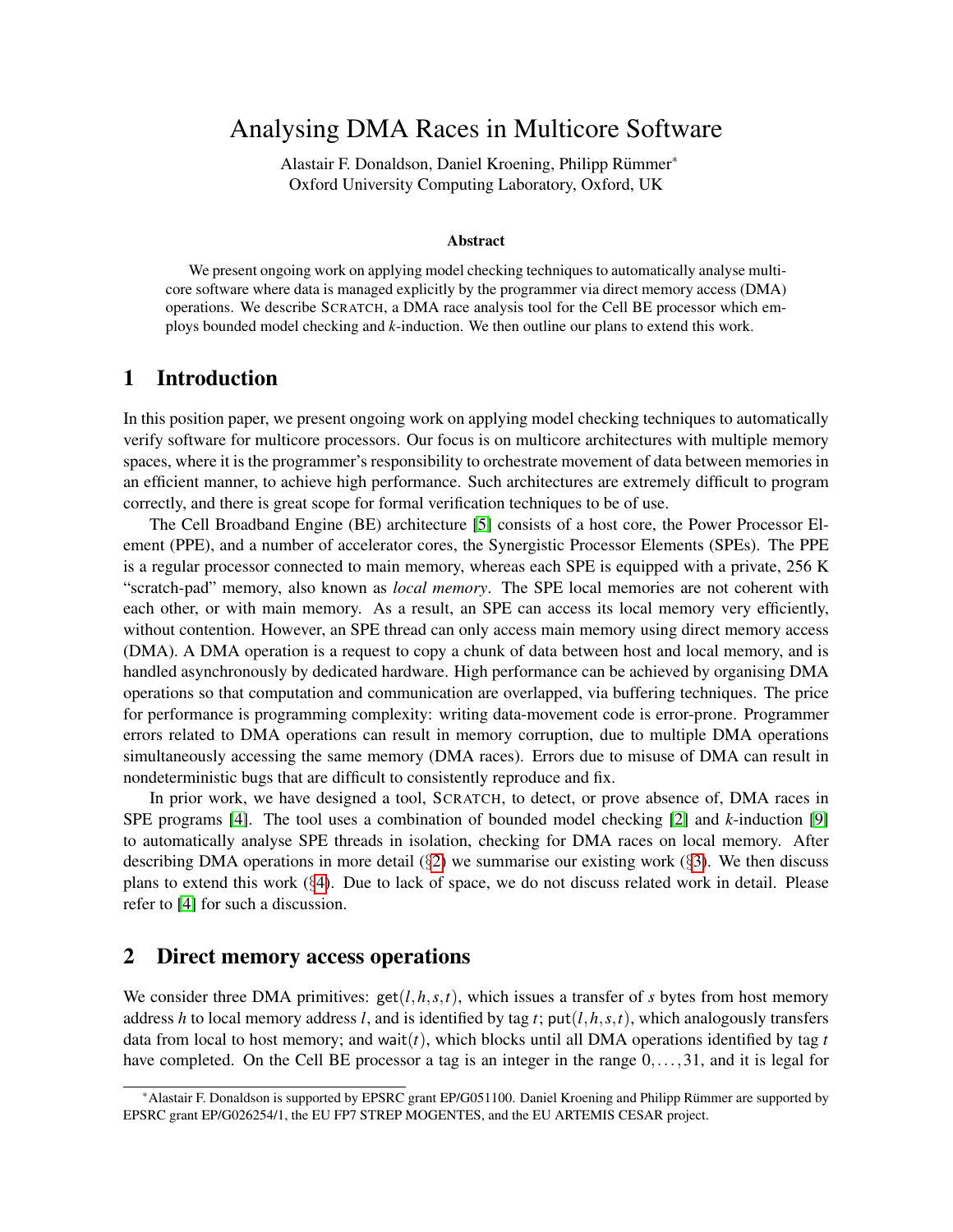**#define** CHUNK 16384 // Process data in 16K chunks

```
float buffers[3][CHUNK/sizeof(float)]; // Triple-buffering requires 3 buffers
void process_data(float* buf) { ... }
/* 'in' and 'out' are pointers to host memory */
void triple_buffer(char* in, char* out, int num_chunks) {
   unsigned int tags[3] = { 0, 1, 2 }, tmp, put_buf, get_buf, process_buf;
(1) get(buffers[0], in, CHUNK, tags[0]); // Get triple-buffer scheme rolling
   in += CHUNK:
(2) get(buffers[1], in, CHUNK, tags[1]);
   in += CHUNK;
(3) wait(tags[0]); process_data(buffers[0]); // Wait for and process first buffer
   put_buf = 0; process_buf = 1; get_buf = 2;
   for(int i = 2; i < num_{\text{chunks}}; i++) {
(4) put(buffers[put_buf], out, CHUNK, tags[put_buf]); // Put data processed
     out += CHUNK; \frac{1}{2} // last iteration
(5) get(buffers[get_buf], in, CHUNK, tags[get_buf]); // Get data to process
     in += CHUNK; \frac{1}{2} // next iteration
(6) wait(tags[process_buf]); // Wait for and process data
     process_data(buffers[process_buf]); // requested last iteration
     tmp = put_buf; put_buf = process_buf; // Cycle the buffers
     process\_buf = get\_buf; get\_buf = tmp;}
   ... // Handle data processed/fetched on final loop iteration
}
```
<span id="page-1-0"></span>Figure 1: Triple-buffering example, adapted from an example provided with the IBM Cell SDK [\[6\]](#page-4-4)

one SPE to issue up to 32 concurrent DMAs (thus each DMA can, in principle, be identified by a distinct tag). Note that DMA operations are always issued from the point of view of an accelerator core (SPE), *e.g.* get always denotes movement of data into local memory. It is usual for all DMA operations to be initiated by the SPE cores, and we restrict our attention to this scenario.

Two DMA operations are said to *race* if they are pending simultaneously, operate on a common region of (host or local) memory, and at least one modifies this region.

**Example: triple-buffering.** Figure [1,](#page-1-0) adapted from an example provided with the IBM Cell SDK [\[6\]](#page-4-4), is part of an SPE program, and illustrates the use of DMA operations to stream data from host memory to local store to be processed, and to stream results back to host memory. Triple-buffering is used to overlap communication with computation: each iteration of the loop in  $\text{triple\_buffer}$  puts results computed during the previous iteration to host memory, gets input to be processed next iteration from host memory, and processes data which has arrived in local memory.

If num\_chunks is greater than three, this example exhibits a local memory DMA race, which we can observe by logging the first six DMA operations. To the right of each operation we record its source code location and, if appropriate, its loop iteration. We omit host address parameters, irrelevant to the race:

```
get(buffers[0], ..., CHUNK, tags[0]) (1)
     get(buffers[1], ..., CHUNK, tags[1]) (2)
     wait(\text{tags}[0]) (3)
(*) put(buffers[0], ..., CHUNK, tags[0]) (4), i=2
     get(buffers[2], ..., CHUNK, tags[2]) (5), i=2
     wait(\text{tags}[1]) (6), i=2
     put(buffers[1], ..., CHUNK, tags[2]) (4), i=3
(*) get(bluffers[0], ..., CHUNK, tags[0]) (5), i=3
```
At this point in execution the operations marked (\*) race with one another: they operate on the same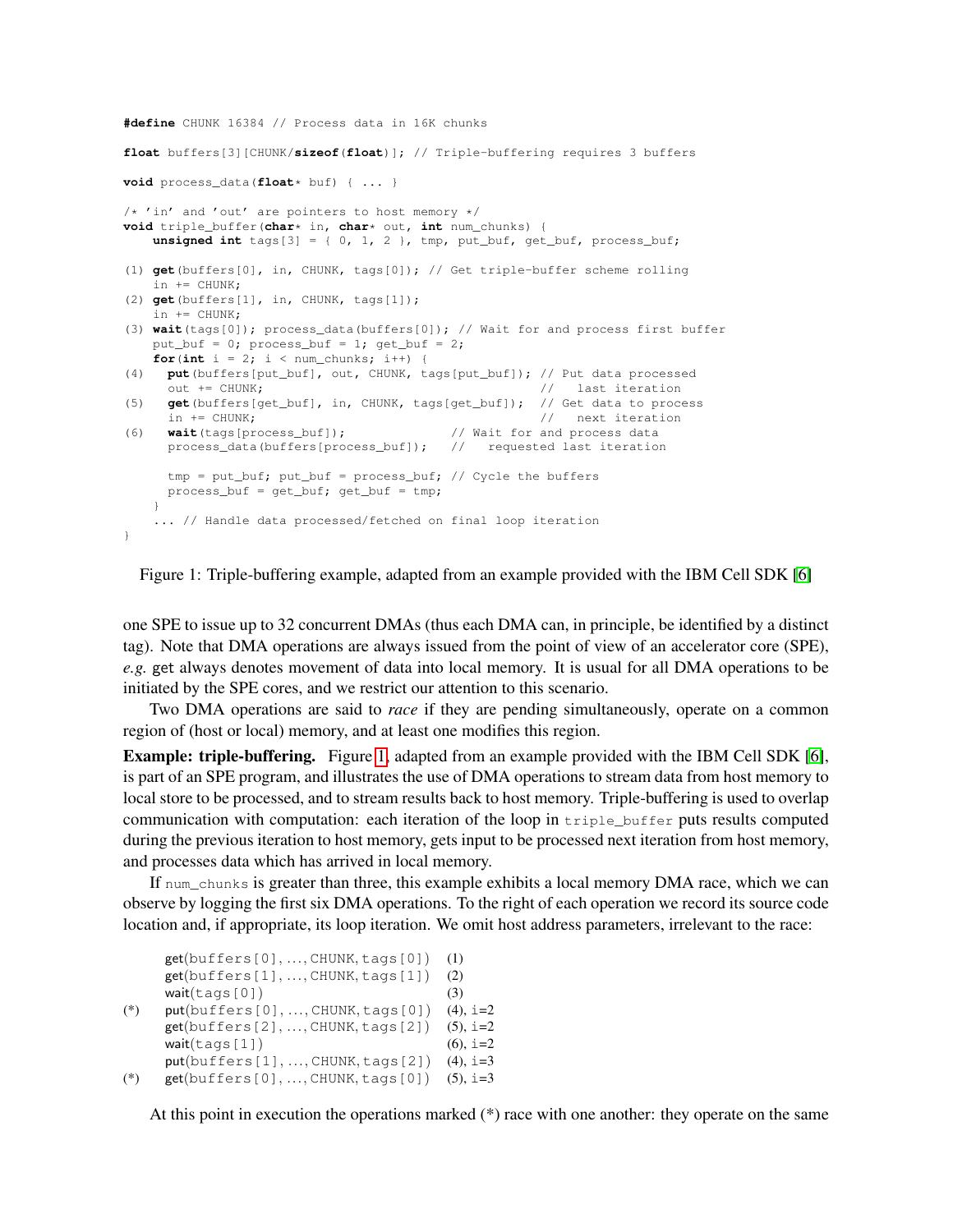local memory, the second operation modifies the memory, and is not protected by an intervening wait. The race can be avoided by inserting a wait with tag  $\text{tags}[get\_buf]$  before the get at (5).

We discovered this bug using SCRATCH, our automatic DMA analysis tool, which can also show that the fix is correct. The bug occurs in an example provided with the IBM Cell SDK, and was, to our knowledge, previously unknown. Our bug report has been confirmed by an engineer at IBM.

### <span id="page-2-0"></span>3 Scratch: an automatic DMA race analyser for Cell BE software

SCRATCH (so called because it analyses scratch-pad memory) takes as input a C program written for one of the SPE cores of the Cell BE processor. The program is transformed so that DMA operations are replaced with statements to check for local memory races. In principle, the transformed program can be analysed by any tool capable of checking assertions in C programs augmented with assume statements and nondeterministic choice. In practice, SCRATCH is built on top of the bounded model checker CBMC [\[3\]](#page-4-5), which unwinds the transformed program to check for DMA races up to a user-specified depth, using SAT techniques.

Translating DMA statements. This is achieved via an array of *DMA entry* records, called the *tracker* array. A DMA entry represents a pending DMA operation, and has the form (*valid*,*local*,*size*,*tag*). The *valid* field is a bit determining whether the entry represents a pending DMA, or is unused. If *valid*  $= 1$ then the remaining fields store the local address, size, and tag associated with the DMA, otherwise they are ignored. Note that host memory locations are *not* tracked, since SCRATCH does not currently analyse DMA races on host memory; we discuss this further in §[4.](#page-3-0) The size of the tracker array is, by default, 32, the maximum number of DMAs which may be simultaneously issued by an SPE.

At the start of the program, *valid* is set to 0 for each DMA entry in the tracker array.

A DMA command of the form  $op(l, h, s, t)$ , where op is get or put, is translated into:

- <span id="page-2-1"></span>1. assert( $[l, l+s) ∩ [local, local+size) = ∅$ ) for all DMA entries matching the pattern  $(1, local, size, ...)$ , *i.e.* the new DMA does not operate on the same local memory as any pending DMA;
- <span id="page-2-2"></span>2. an assertion that some DMA matches the pattern  $(0, 0, 0, 0)$ , *i.e.* at least one entry is not valid;
- 3. a statement replacing a nondeterministically chosen DMA entry matching the pattern  $(0, \ldots, \ldots)$ with  $(1, l, s, t)$ , *i.e.* an entry for the new DMA operation is added to the tracker array.

A DMA wait operation of the form wait $(t)$  is translated into statements that replace any DMA entry matching the pattern  $(1, \ldots, t)$  with  $(0, \ldots, t)$ .

In the translated program, issuing a DMA that races with an already pending DMA results in an assertion failure due to [1](#page-2-1) above; an attempt to issue more than the maximum number of allowed DMAs also results in a failed assertion due to [2.](#page-2-2) The above translation is actually too strict: it prohibits concurrent, overlapping put operations, which cannot lead to local memory races. To avoid this limitation, each DMA entry is extended with a flag indicating whether an operation is a put, and the assertion in [1](#page-2-1) is modified to ignore simultaneous put operations.

Proving absence of DMA races. While bounded model checking is good at finding bugs, it cannot be used in isolation to prove the absence of bugs. As well as detecting DMA races, we are interested in proving their absence. SCRATCH achieves this goal on many practical examples using a novel formulation of *k*-induction, a technique first introduced in [\[9\]](#page-4-3).

To verify absence of DMA races for a transformed program consisting of a single *while* loop with prologue  $\alpha$ , condition *c*, body  $\beta$  and epilogue  $\gamma$ , where  $\beta$  does not contain nested loops, SCRATCH solves a series of verification problems using bounded model checking. For increasing values of *k*, starting with  $k = 0$ , a base case and a step case are checked: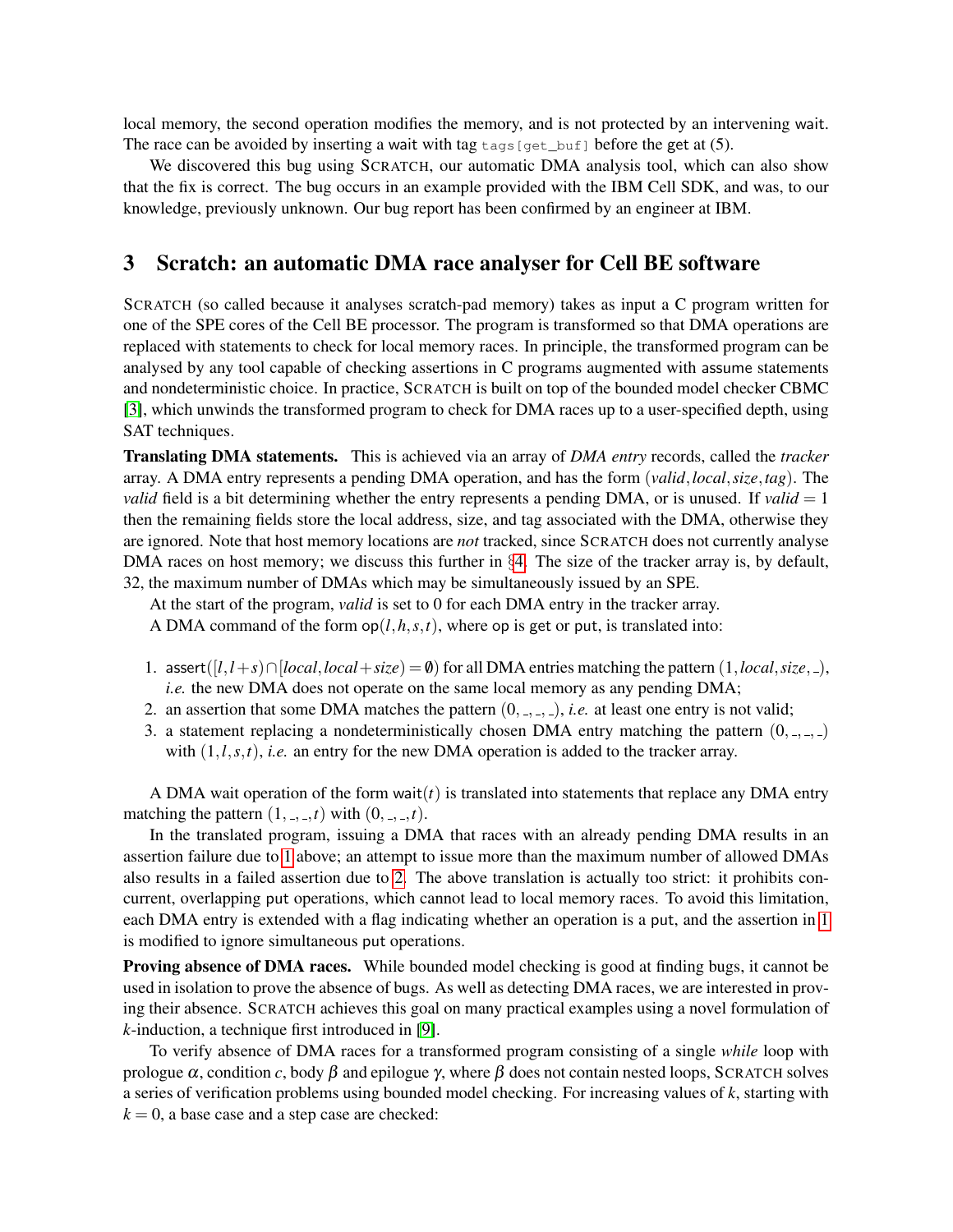• Base case:  $\alpha$ ; if  $(c)$   $\{\beta\}$ ...if  $(c)$   $\{\beta\}$  *times* if(!*c*) {γ} • Step case: havoc; assume $(c)$ ;  $\beta_{\text{assume}}; \ldots$ ; assume $(c)$ ;  $\beta_{\text{assume}}$  *times* ; if $(c)$   $\{\pmb{\beta}\}$  else  $\{\pmb{\gamma}\}$ 

The base case consists of the loop unwound *k* times. A base case failure yields a counterexample exposing a DMA race; otherwise we know that a DMA race cannot occur within *k* loop iterations.

In the step case, havoc sets every program variable to a nondeterministic value. For a boolean expression  $e$ , assume( $e$ ) at program point  $p$  tells the model checker to cease exploring an execution trace if *e* does not hold at *p*;  $\beta_{\text{assume}}$  denotes the sequence  $\beta$  with assert replaced by assume throughout. The step case succeeds if, from *any* potential state, if it is possible to execute *k* loop iterations without encountering a DMA race then it must be possible to execute one more iteration (if *c* still holds), or execute the loop epilogue (if *c* does not hold), without a DMA race occurring.

If there is some *k* for which both the base case and step case hold, the theory of *k*-induction guarantees that a DMA race can never occur. If the base case holds but the step case fails, a larger value of *k* must be considered. Our formulation of *k*-induction is the first to operate at the loop level; other presentations of the technique work at a finer granularity by unwinding the transition relation.

There is no guarantee that *k*-induction will terminate with a conclusive result for a feasibly small value of *k*. However, we find that the technique works well in practice for DMA race analysis. Intuitively, this is because DMA operations in loops are typically designed to be pending for only a bounded number of loop iterations, allowing *k*-induction to succeed with a value of *k* proportional to the bound. This is analogous to the intuition that *k*-induction works well for sequential hardware circuits with pipelines, where the *k* required for induction to succeed is proportional to the pipeline depth [\[1\]](#page-4-6).

Experimental summary. We have evaluated SCRATCH using a set of 22 benchmarks, adapted from the IBM Cell SDK [\[6\]](#page-4-4). For correct and buggy version of each example, SCRATCH is able to find the DMA race, or prove absence of DMA races. Bug finding is fast, as one would expect from bounded model checking. More interestingly, for 15 of the benchmarks, correctness can be proved using *k*-induction in less than 10 seconds on a state-of-the-art platform, with  $k \leq 5$  in all cases. One benchmark requires a verification time of 7 minutes with  $k = 10$ . A full discussion of experimental results is given in [\[4\]](#page-4-1), including a comparison with model checking approaches based on predicate abstraction, and with a run-time race checking tool from IBM.

#### <span id="page-3-0"></span>4 Further opportunities for formal verification

We plan to extend this work in several ways.

Multi-loop *k*-induction. SCRATCH can currently only employ *k*-induction to programs consisting of a *single*, non-nested loop. While we were able to verify many interesting examples with this restriction (in some cases by manually slicing away inner data-processing loops) the limitation is, in general, rather restrictive. It is always possible to transform a nest of loops into one monolithic loop, using a program counter variable and conditional statements to simulate the nesting. We have applied this transformation manually on Cell BE examples containing one nested loop, and found that *k*-induction succeeds, thus we plan to automate the transformation and explore larger examples. The drawback is that if one nested loop would require a large value of *k* to prove correct in isolation then this value will dominate the necessary unwinding of the (potentially very large) monolithic loop. Alternatively, if *k*-induction is viewed as a proof rule operating on loops, as in [\[4\]](#page-4-1), the proof rule can be applied recursively to a loop nest. This approach involves solving a possibly large series of verification problems, but has the advantage that each problem can be solved using the smallest possible *k*. We plan to explore, and compare, both approaches.